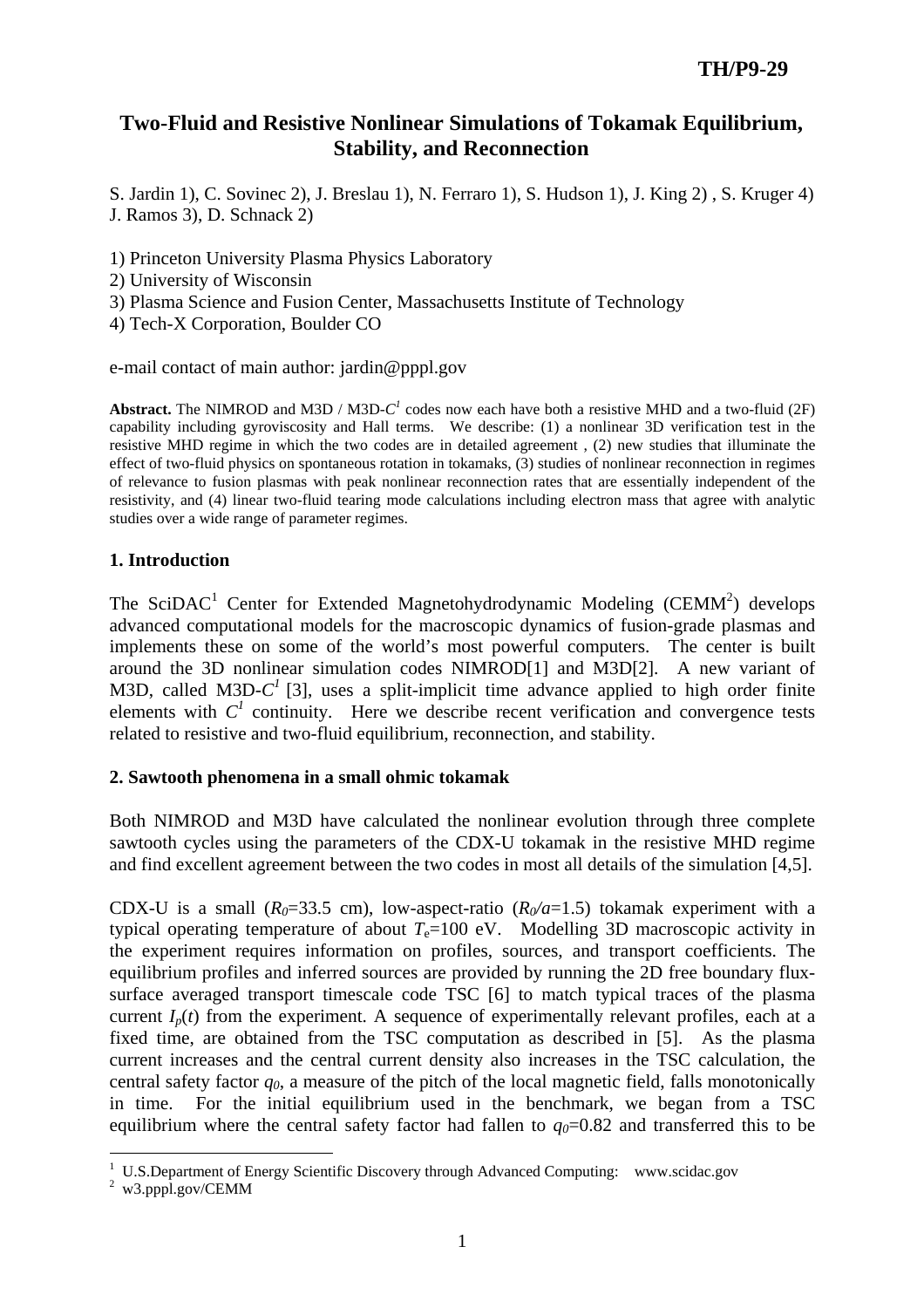used as the initial state for the 3D calculations. The codes used a non-evolving Spitzer resistivity profile of the form  $\eta \propto T_{eq}^{-3/2}$ , normalized so that the central Lundquist number  $S=1.94\times10^{4}$ . The viscosity was held constant and uniform with a central Prandtl number  $P_N \equiv \mu/n$  of 10. A high, uniform, and constant value of  $\kappa_1$  was chosen, equivalent to a physical value of approximately 200  $m^2/s$ . The two codes differ in their implementation of parallel heat diffusion, with M3D using an "artificial sound wave" method in which a hyperbolic rather than parabolic operator convects heat along the field while NIMROD evaluates the actual anisotropic diffusion term. The parallel heat conduction parameter could therefore only be approximately similar in the two runs; it was chosen to correspond to an electron thermal speed six times the Alfvén speed. Source terms were added in the field and energy equations to drive these respective profiles toward their initial values.

The results obtained are shown for comparison in FIG. 1. After the first sawtooth cycle, the code results become relatively independent of the initial conditions. For each crash, the n=1 component first becomes linearly unstable and drives the other toroidal modes with n>1 through nonlinear coupling. We find that substantial  $m>1$  islands are formed during the crash, but these quickly re-heal during the ramp phase. Even though many surfaces breakup during the crash phase, the temperature does not completely flatten due to the presence of residual surfaces and cantori which form effective heat barriers [7].



*FIG 1: Time history of normalized kinetic energy by toroidal mode number during the first three sawtooth crashes in this iteration of the nonlinear CDX-U benchmark.* 

In order to define this problem in a way that is accessible to other 3D simulation codes, we propose that in the future, the codes be initialized with a semi-analytic definition of a stationary equilibrium configuration that closely approximates the experimental conditions. This can be done by specifying the pressures and densities as quadratic functions of the poloidal flux  $\psi$ , and giving a parametric form for the plasma boundary. Using the neoclassical resistivity and specifying a loop voltage *Vloop*, JSOLVER [8] can be used to calculate a unique resistive stationary equilibrium that satisfies:  $V_{loop} = 2\pi\eta < \mathbf{J} \cdot \mathbf{B}$  >  $/ < \mathbf{B} \cdot \nabla \phi$  >, where the brackets denote flux surface average. The perpendicular heat conduction profile is initialized self-consistently to provide steady state profiles:  $K_{\perp} = V_{loop} < |\nabla \psi|^2 / R^2 > 2\pi \mu_0 T' < |\nabla \psi|^2 >$ , where the prime denotes the derivative with respect to the poloidal flux function  $\psi$ . After the first sawtooth cycle, the code results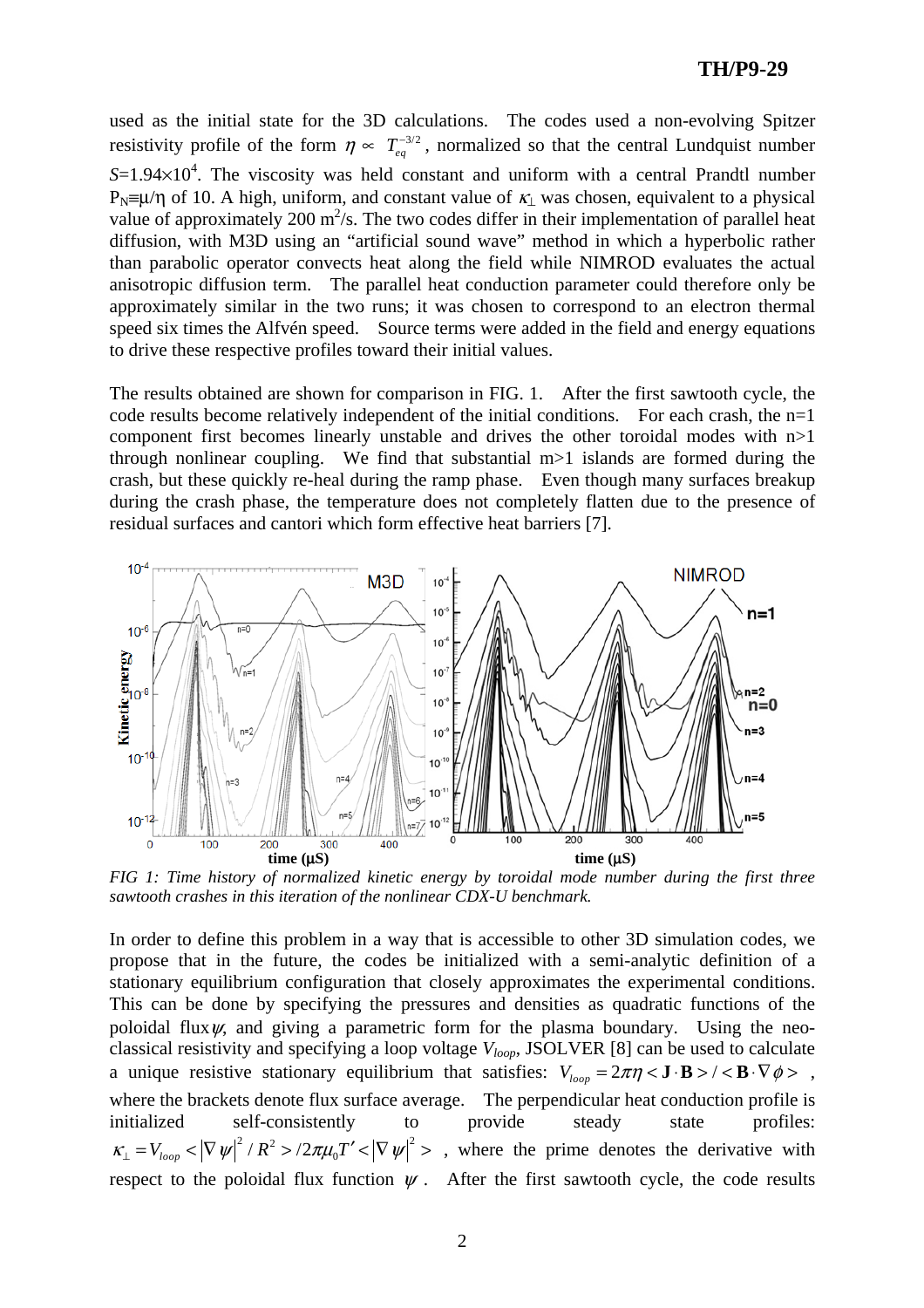should again become relatively independent of the initial conditions although the loop voltage remains as a boundary condition and the behaviour is expected to depend on the initial pressure profile through the function  $\kappa$ .

#### **3. 2F NSTX equilibrium including flows**

We have obtained axisymmetric steady-states of a comprehensive, dissipative two-fluid model applied to  $NSTX<sup>3</sup>$  geometry plasmas by integrating the nonlinear dynamical equations



*FIG 2: The Surface-averaged radial velocity from simulation results (points) compared to Pfirsch-Schlüter theory (lines) for a range of resistivities.* 

using M3D- $C^1$  [9]. These solutions go beyond previous calculations in several ways. First, dissipative effects such as viscosity and resistivity are included, which are not present in most other numerical methods for obtaining such steady-states [10-12]. Our results also go beyond those obtained using other methods which do include dissipative effects, because the implicit timestep method in M3D- $\tilde{C}^I$  allow us to carry the time-integration sufficiently far so that the results are stationary on all physical timescales present in the problem. Second, these simulations include

realistic inductive current drive, Ohmic heating, and particle injection models, and may therefore reach a realistic steady-state in the presence of dissipation. Third, the model used here includes both parallel viscosity and gyroviscosity [13], which have important



*FIG 3: The steady-state toroidal velocity in two simulations with density injection on the low-field side. On the left, gyroviscosity has been omitted; on the right, it is included.* 

 $\overline{a}$ 

<sup>&</sup>lt;sup>3</sup> National Spherical Torus Experiment (PPPL)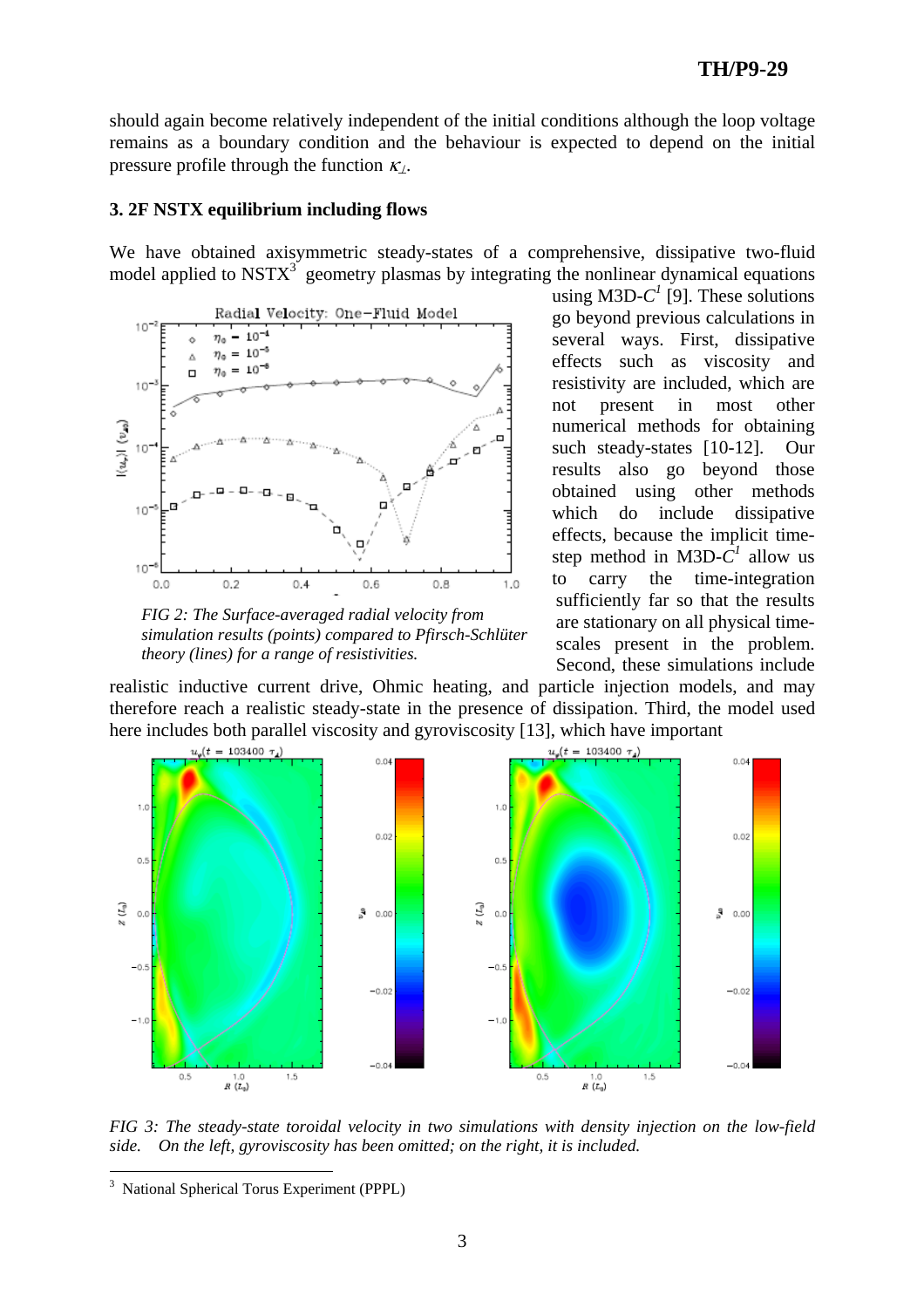implications for the steady-state flows, and which have not been included in any other studies of this type. Finally, two-fluid effects are also included, which are not present in any comparable published work.

In these solutions, a number of interesting results have been found, some of which have not previously been observed or predicted. The surface-average of the radial flows have been found to be in excellent agreement with Pfirsch-Schlüter theory (see FIG 2). It is also found that strong, up-down asymmetric edge flows may exist in highly resistive scrape-off layers, in accordance with previous simulation results [14].

Gyroviscosity is found to play an important role in the steady-state flows; driving toroidal flows in the presence of a density source (see FIG 3). The magnitude and direction of the toroidal gyroviscous force is dependent on the position of the density injection. The inclusion of gyroviscosity is found also to result in strong, regular oscillations in highly resistive steady-states. Parallel viscosity has been demonstrated to damp poloidal flows significantly, as previously anticipated [15].

Future work will focus on moving to more realistic parameter regimes. Modifications to the electron parallel viscosity which allow the inclusion of some important collisionless neoclassical effects, such as the bootstrap current, will be explored. More sophisticated transport models, which should allow the simulation of H-mode plasmas, will also be incorporated. Furthermore, we plan to use  $M3D-C<sup>1</sup>$  to explore the three-dimensional linear stability of the axisymmetric equilibria that we have obtained. This work should facilitate an understanding of the effect of flows, finite Larmor orbits, and other non-ideal effects on the linear growth of ELMs and other instabilities.

## **4. Nonlinear 2F reconnection with an arbitrary guide field***:*

We have benchmarked NIMROD and M3D- $C<sup>1</sup>$  by performing convergence studies on the GEM two-fluid nonlinear reconnection problem. Results for the M3D- $C<sup>1</sup>$  code applied to the zero guide field original GEM challenge case [16] are shown in FIG 4 and FIG 5.



In this study we used the geometry and units of Ref. [16] with normalized resistivity η=0.005, viscosity  $\mu$ =0.05, and thermal conductivity  $\kappa=0.02$ . The time-step Δt varied from 0.05 to 0.20 to satisfy convergence criteria, with an average value of 0.10. A triangular mesh with uniform node spacing of *h* was used with the number of nodes varying from  $120^2$  to

*FIG 4: Contours of the toroidal current density at selected times. Note that a transition occurs between the time of t=16 and t=32.*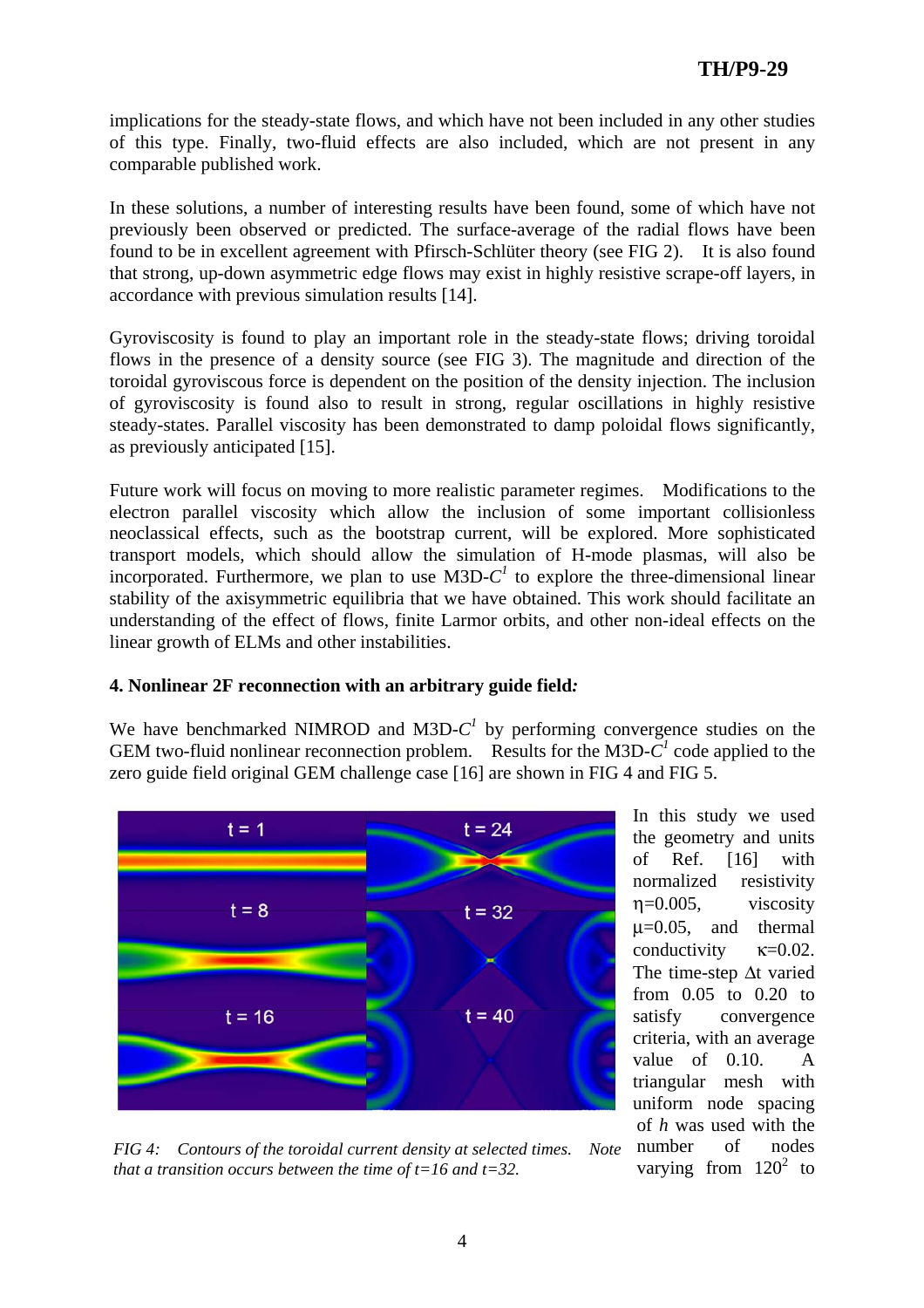210<sup>2</sup> as indicated. A hyper-resistivity was included of strength  $\lambda = C_H h^2$  with  $C_H = d_i = 1.0$  as discussed in [3] to regularize the solution.

We have extended the problem of nonlinear magnetic reconnection in a Harris current sheet to include a strong guide field to better approximate nonlinear reconnection in tokamaks and to obtain scaling relations and project resolution requirements to the ITER regime. Our interest is in the regime:  $\delta \ll \rho_{\rm s} \ll d_i$ ,  $\beta \ll 1 \sim \beta_{\rm p}$ . Here,  $\delta$  is the Sweet-Parker reconnection thickness,  $\rho_s = \sqrt{\beta} d_i$  is the ion sound gyro-radius, and  $d_i = c/\omega_{p_i}$  is the ion skin depth. In the absence of electron inertia, all calculations

required an effective hyperresistivity  $\lambda_H$  proportional to  $d_i$  in order to resolve the singularity at the x-point. The reconnection rate



*FIG 5: Convergence study in grid size with M3D-C1 code for zero guide field two-fluid GEM recon-nection. Inset shows convergence as*  $\sim h^5$  *as expected.* 

decreases with increasing  $\lambda_H$ , but asymptotes to a value independent of  $\lambda_H$ .



*FIG 6: Guide field added to GEM reconnection problem dramatically reduces reconnection rate.*

It can be seen from FIG 6 that the reconnection rate decreases markedly with increasing guide field. This is partly due to the evolution of the density and the effect of the guide field in reducing compressibility. As seen in the bottom frame of FIG 6, the density depletes in the reconnection region for the zero or small guide field case, thus increasing the effective *di.* This density reduction does not occur nearly as much when the guide field is increased. If density evolution is not included in the simulation, we find that for fixed *di*, the guide field still reduces the rate of magnetic reconnection but not as dramatically. We further find that increasing  $\beta = \frac{5}{3} p_0 / B_0^2$ increases the reconnection rate.

We have performed a series of calculations varying parameters in the range: guide field:  $0 \leq B_0 \leq 5$ ; ion skin depth:  $1 \leq d_i \leq 8$ ;

central pressure:  $0.25 \le p_0 \le 1.0$ ; viscosity: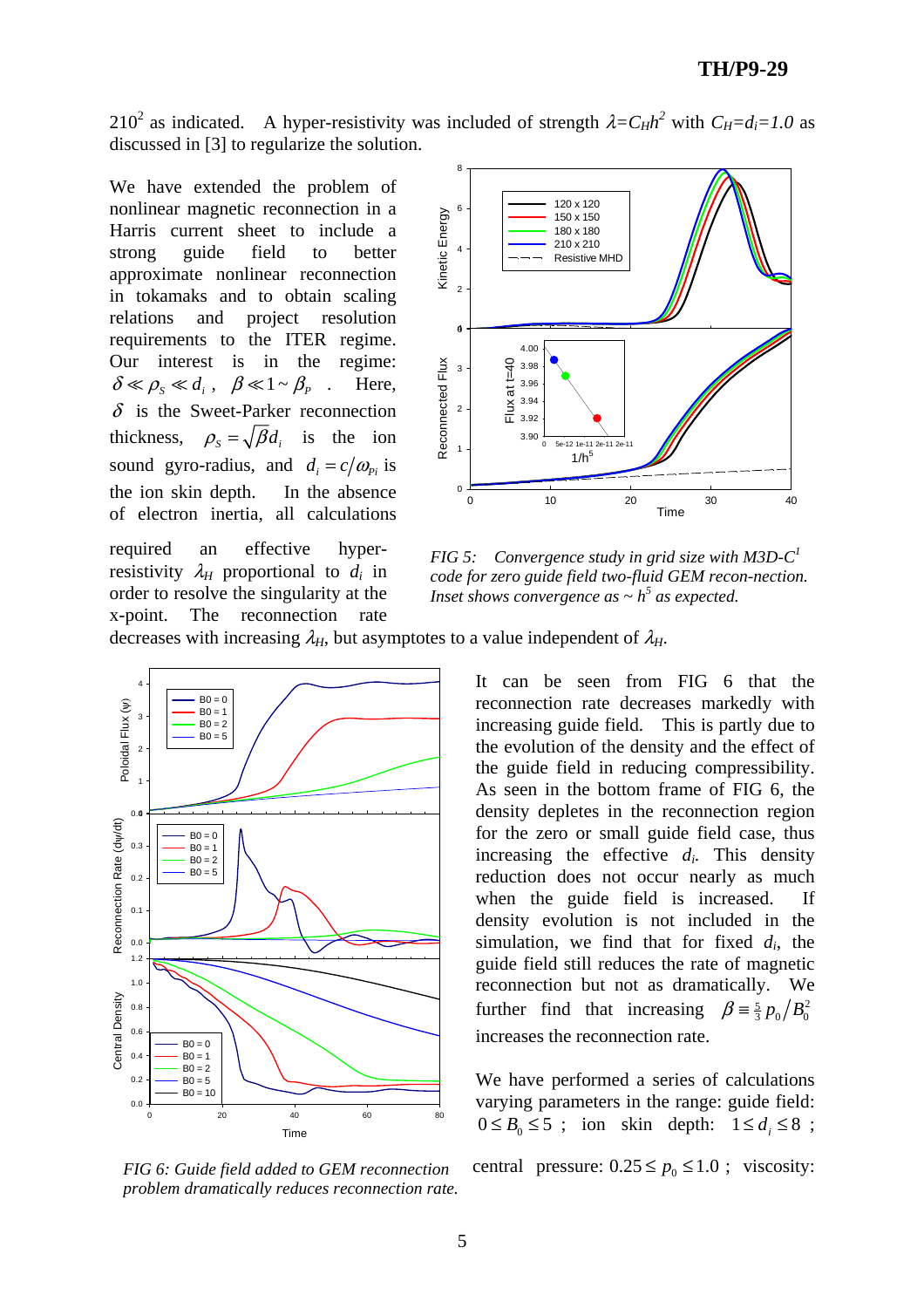## **TH/P9-29**

 $0.005 \le v \le 0.05$ ; resistivity:  $0.0005 \le \eta \le 0.005$ . The density was held constant in these calculations since the initial conditions (of peaked density) were such as to make the density depletion the dominant effect when its evolution was included. We performed a least squares fit of the maximum reconnection rate for these constant density calculations to the formula:

$$
\dot{\psi}_{MAX} \sim \left[\frac{\beta}{1+\beta}\right]^A d_i^B v^C \eta^D
$$

This gave the values  $A = .95$ ,  $B = .45$ ,  $C = .33$ ,  $D = .05$ . The weak dependence on resistivity implies that resistivity is not a factor in 2F nonlinear reconnection when a high guide field is present. These studies were done with a complete 8-field 2F model (without density evolution). In order to relate to some previous studies, we have repeated some of the calculations with the reduced 4-field model [17]. We find that the 4-field model does a fairly good job at reproducing the evolution at high guide field strengths, but not as good at low field strengths.

#### **5. Two-fluid linear tearing in different parameter regimes:**

Tearing instabilities represent a balance of destabilizing equilibrium gradients and restoring responses at large scales with reconnection physics at small scales. In two-fluid models, the reconnection scale interacts with larger scales through an intermediate response that is analogous to dispersive whistler-wave and kinetic-Alfven-wave (KAW) dynamics. As summarized in Ref. [18], the response for a particular situation depends on the strength of the instability (measured by the tearing eigenvalue  $\Delta'$ ) and on the size of the 'sound gyroradius,'  $\rho_s = c_s/\Omega_i$ , where  $c_s$  is the ion acoustic speed and  $\Omega_i$  is the ion gyroradius, relative to the reconnection scale. Numerical two-fluid models intended for a wide variety of applications need to be able to reproduce the important transitions over quantitatively correct ranges in the parameter space. Analytical dispersion relations derived in slab geometry with hyperbolicfunction equilibria are particularly convenient for verifying numerical computations, because there is a simple closed-form relation for computing  $\Delta'$ . In the following, we compare results from the NIMROD code using its implicit leapfrog advance for the two-fluid model [19] with two analytical scalings over parameter space.

The computations described here have large guide-field (25-50 times larger than the reconnecting field) and satisfy the tearing condition of  $\Delta' \delta \ll 1$ , where  $\delta$  is the generalized skin depth  $\sqrt{d_e^2 + \eta/\mu_0 \gamma}$ , with  $d_e$ ,  $\eta$ , and  $\gamma$  being the electron skin depth, electrical resistivity, and growth-rate, respectively. The first set of computations varies  $\rho_s = \sqrt{\beta}d_i$  by varying  $\beta$ , the square of the ratio of ion acoustic and Alfvén speeds, while maintaining fixed ion skin depth *di*.

Numerical results shown in FIG. 7a extend from the MHD limit of  $\rho_s \ll \delta$ , through the KAW-response range, and into the large- $\rho_s$  regime, where diffusion limits two-fluid effects [18]. Over the two-fluid regimes, quantitative values from computations converged with more than 100 biquartic finite elements over the direction of inhomogeneity and concentrated near the reconnection layer agree with analytical results evaluated from Ref. [18] to approximately 7%. The discrepancy is attributable to practical difficulties in satisfying all orderings assumed for the analytics. The computations need to include the reconnection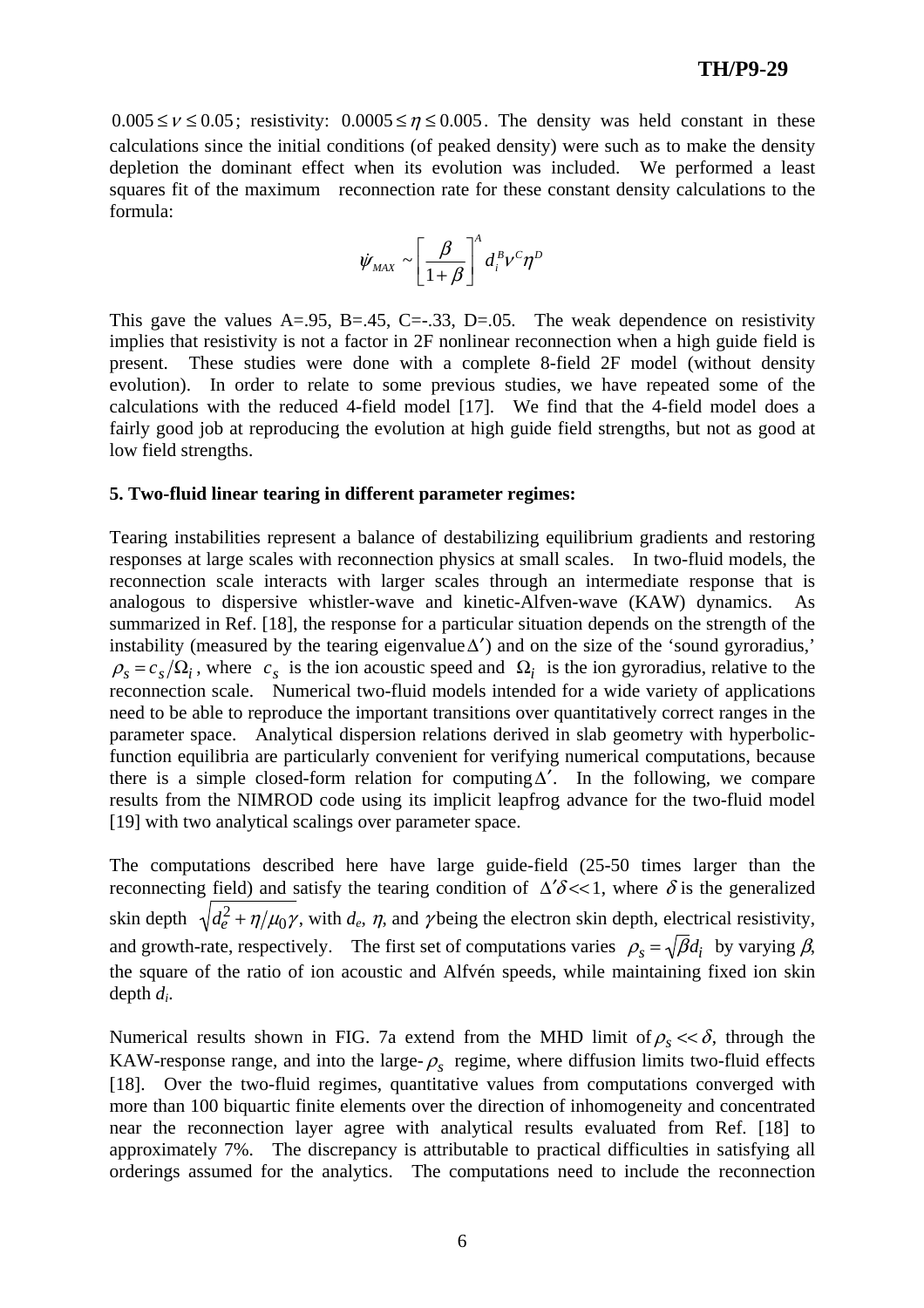### **TH/P9-29**

scale, which can be an order of magnitude smaller than  $\delta$ , the sound gyroradius scale, the equilibrium scale (*L*), and a larger global scale to match analytical solutions where the domain is not bounded. Through numerical experimentation, we find that the computational boundaries need to be at least a factor of six beyond the equilibrium scale for growth rates to be independent of wall location. The parameters used for FIG. 7a have  $\delta / L \approx 8\%$ , which is marginal for achieving asymptotic reconnection but practical for the parameter scan with the computational domain extending three orders of magnitude beyond the reconnection scale. Better quantitative comparison with the asymptotic analysis is achieved as resistivity, hence  $\delta /L$ , is reduced. The discrepancy in the resistive-MHD limit of FIG. 7a arises from the analytical derivation, which assumes a two-fluid response.

We have recently derived another form of the dispersion relation that assumes a minimal level of plasma pressure,  $S^{-2/5} \ll \beta \le 1$  where S is the Lundquist number, and is valid for both MHD and two-fluid responses [20]. The only small parameter in the derivation is  $\varepsilon_n = 1/S$ . In these conditions, the dispersion relation is independent of the value of  $\beta$ , and the importance of two-fluid effects is controlled by *di* alone. FIG 7b compares the second set of numerical results with the dispersion relation for these conditions. The transition from resistive-MHD to two-fluid tearing is quantitatively verified, and we surmise that the quantitative agreement is facilitated by the fact that the analysis requires fewer orderings to be satisfied.



*FIG. 7. Comparison of numerical tearing-mode growth rates at*  $S = 7.0 \times 10^5$  *from the NIMROD code with a) asymptotic analysis in Ref.* [18] for conditions with  $\Delta'/k = 0.30$ ,  $k = 0.93$ , and *k*  $d_i = 2.3$  *and b) the analysis in Ref.* [20] for  $\beta >> S^{-2/5}$  *and*  $d_e = 0$  *with*  $\Delta'/k = 1.45$ , *k*  $L = 0.76$ *, and*  $\beta = 0.083$ *. Here,*  $\tau_A = \sqrt{\mu_0 \rho}/k B_{y_{\infty}}$ *, where k is the wavenumber in the periodic* direction, and  $B_{y_{\infty}}$  is the magnitude of the reconnecting field;  $S = \mu_0 / \eta k^2 \tau_A$ .

#### **6. Acknowledgements**

The authors would like to thank W. Park, G. Fu, J. Chen, H. Strauss, and L. Sugiyama for valuable discussions regarding and contributions to this study. Calculations were performed at the National Energy Research Scientific Computing Center (NERSC), which is supported by the Office of Science of the U.S. Department of Energy under Contract No. DE-AC02